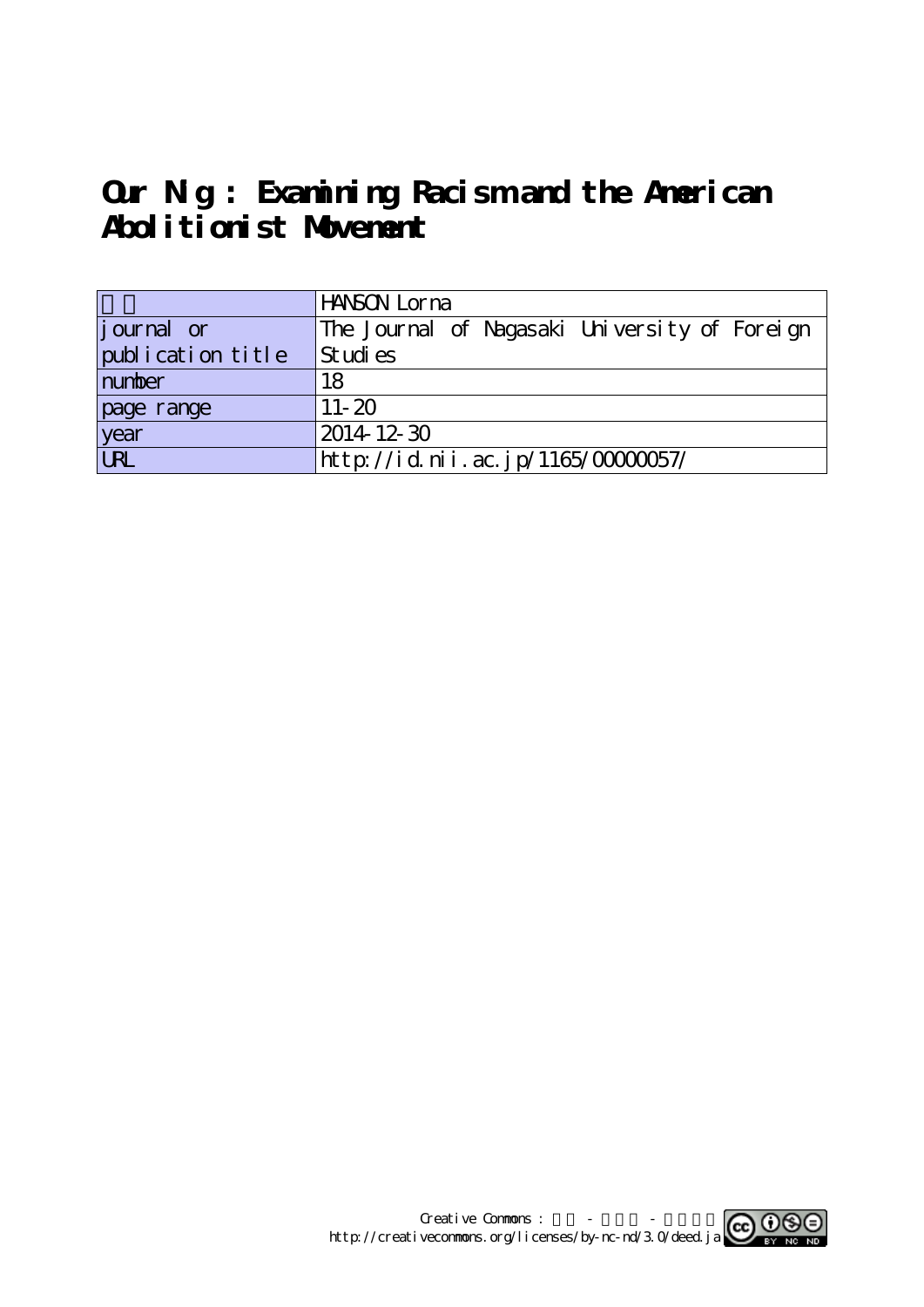# $Our \, Nig<sup>1</sup>$ : Examining Racism and the American Abolitionist Movement

Lorna HANSON

私たちのニグ―人種差別とアメリカの奴隷解放運動の調査― ハンソン ローナ

## Abstract

Lost for nearly 100 years, Our Nig by Harriet Wilson is a fictionalized account of her life as a black woman in 1860's New England. This report will examine her life and the deeper meanings of her singular work. Included themes are: racism in the New England states at that time, the Abolitionist community of that time, and what  $Our Nig$  means for the African-American community today.

## **概要**

ほぼ一から百年にわたって失われた、ハリエット・ウィルソンによる「私たちのニグ」は1860年代 のニューイングランドにおけるいる黒人女性として彼女の人生の自伝的小説である。本論文では、彼 女の人生、とこの作品にの意味にっていて検討する。含まれるテーマはニューイングランド州で人種 差別と人種差別時点で廃止論者コミュニティ内、および「私たちのニグ」がアメリカ黒人コミュニティ に行ったこと。

# **キーワード:**American Abolitionist Movement、Harriet Wilson, Our Nig

Harriet E. Wilson's *Our Nig* was printed in 1859, at a time when she felt hypocrisy was rampant. The book was written as a way to earn money to support herself and her son. Despite this, Wilson utilized it as an opportunity to write her commentary on the injustices she saw, using experiences from her own life as writing material. Her voice comes through in the main character, Frado, who is essentially a fictionalized young Harriet Wilson.

Our Nig touches on many subjects. The most noticeable subject is that of racism in the supposed "free North." The second part of the title on the cover page even says: "Sketches from the life of a free Black… Showing that slavery's shadows fall even there" (Wilson). Another significant subject is the reversal of traditional gender roles. Despite men having the final say, women in the book wield a great amount of power while the men sit back and are passive, or have no interest whatsoever in the affairs of their female counterparts. The use of colors in the novel is also an important subject to notice, as she separates the notions of good and evil in relation to white and black. Our Nig describes conditions for blacks, regardless of their status in society, in a place that was supposed to be "free."

Although there is a discrepancy in her birth records, (In Massachusetts there is another Harriet Adams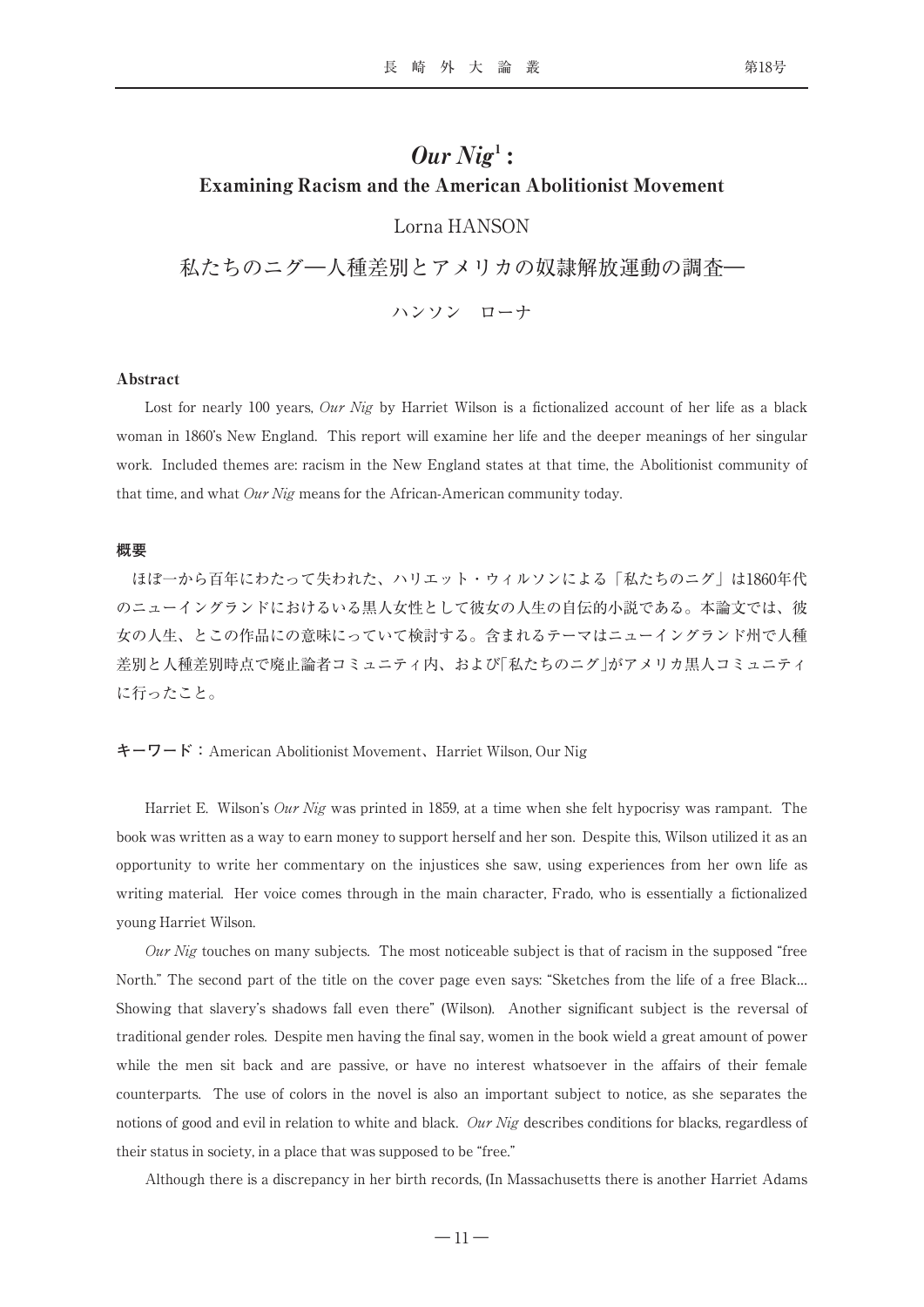born during the same year. There is debate among Wilson scholars as to which Adams is the author of Our Nig). The widely accepted birth date of Harriet Adams (Wilson) is March 15, 1825 in Milford, New Hampshire. She was born to a Joshua Green and Margaret Ann Adams. Her mother, Margaret, was a white woman of Irish decent, while her father, Joshua was a free black man. Despite the novel being very close to Wilson's real life experiences, there is not much known about why her parents married. It is only known that a few years after she was born, her father died, leaving very little to Wilson and her mother. Soon after the death of her father, her mother abandoned her at the house of a white farmer, Nehemiah Hayward Jr. who lived in Milford as well. Research has shown it is probable that the Hayward family is the same as the Bellmont family in the novel. From ages six to eighteen years old, the Hayward family put Wilson to work as an indentured servant, or basically a slave. She experienced abuse, among many other horrible things.

When she came of age and left the Hayward house, broken down and sickly, she worked as a seamstress and house servant for various residents across New Hampshire. At times she worked in Massachusetts if she was feeling well enough. During this time, she met Thomas Wilson who was a traveling abolitionist. He said he gave speeches on his life as a former slave all over New England, but he later told Harriet Wilson that he was never a slave and had never seen the south. This is also in Our Nig. The significance of her husband's revelation will be touched on later.

They married in Milford, New Hampshire on October 6, 1851. In the book, Frado marries a black man named Samuel, who is a fictional substitute for the man Wilson married, Thomas (Wilson 127). The book comments on how secure Frado is beginning to feel in her relationship with Samuel. In Our Nig, Wilson writes how this empowers Frado. "Here were Frado's first feelings of trust…She realized, for the first time, the relief of looking to another for comfortable support" (Wilson 127). She is, for the first time in her life, able to trust that another person will take care of her. Frado feels safe in her marriage to Samuel, which is something completely novel to her.

However, much like her father died and left her mother, Thomas abandoned Wilson shortly after the marriage. By this time, she was ill and pregnant, with no husband and no money. The theme of abandonment occurs frequently in Wilson's life and is transferred to  $Our\,Nig$ . The relationship which Frado felt so secure in has fallen apart and she is once again unsure of her situation. Frado develops a strong sense of independence when her husband is absent. "Frado was again feeling her self-dependence, and was at last compelled to resort alone to that" (Wilson 127).

She moved into the Hillsborough Country Poor Farm in Goffstown, New Hampshire where she gave birth to her only son, George Mason Wilson on June 15, 1852 (Gates). After the birth of her son, her husband returned for a small amount of time and eventually left them again only to die soon after.

After the death of her husband, Wilson put her son back in to the care of the Poor Farm and moved to Boston, Massachusetts in order to raise money for herself and her child. It was during this time in Massachusetts Wilson wrote Our Nig. On August 1859, she copyrighted the manuscript and it was printed on the  $5<sup>th</sup>$  of September by a printing company by the name of George C. Rand and Avery. A year later, her son died at the Poor Farm at the age of seven (Gates).

From then on, there were no records of Wilson anywhere until she was listed in the Boston's newspaper,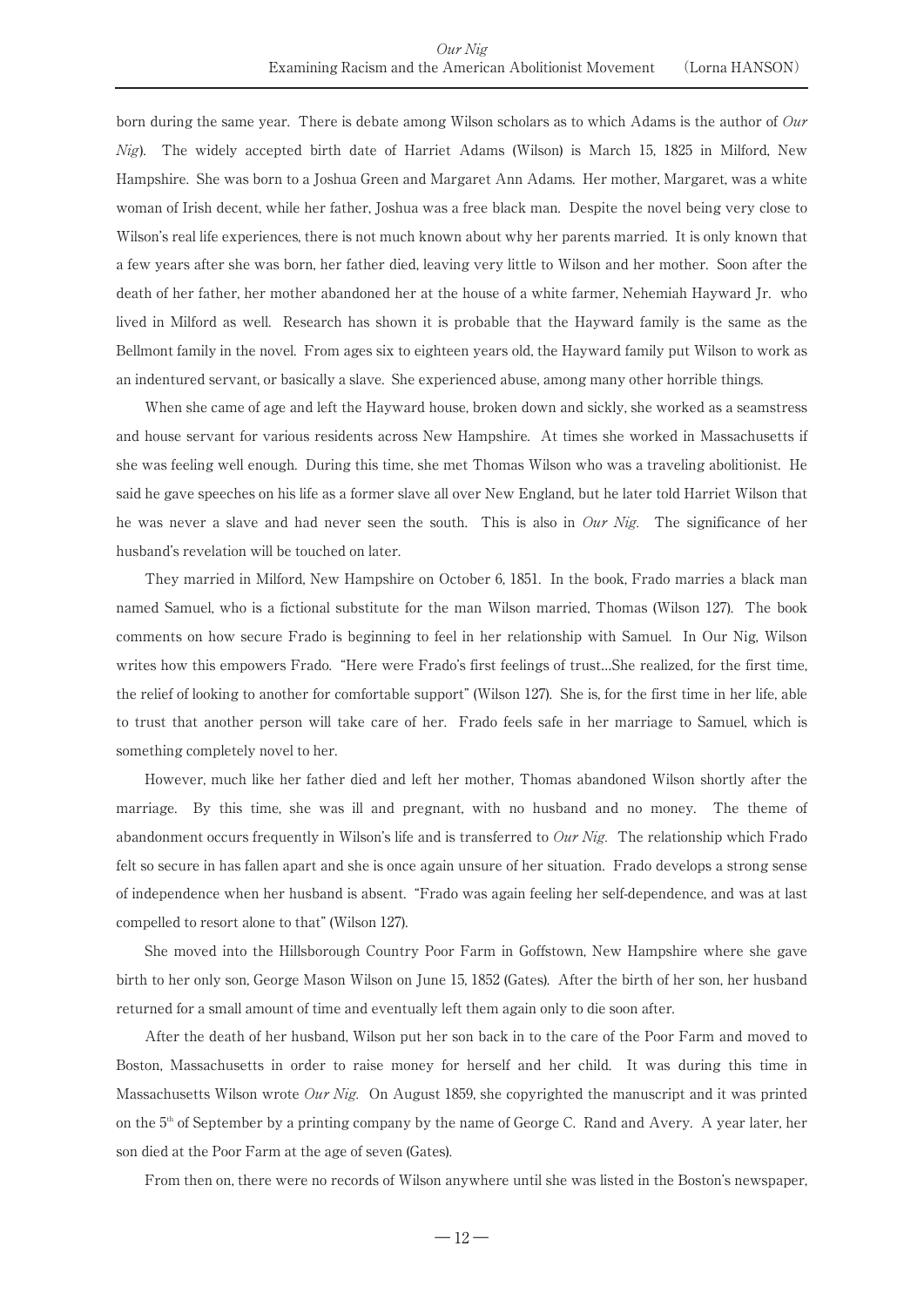Banner of Light, as living in East Cambridge, Massachusetts. There, she became a spiritualist and was known as the "colored medium." She used spirituality for medical reasons, healings, and gave "entranced" lectures anywhere and anytime she pleased.

She married again in 1870 to John Gallatin Robinson, a man fourteen years her junior. He was interestingly a white man of German and English decent. It is interesting that Wilson should marry a white man; it is the opposite of the situation her mother was in (marrying a black man). Also, for someone such as Wilson, who has experienced many hardships at the hands of whites, should marry one.

However, by 1877, they were living in separate homes, but no legal divorce had taken place. Two years later, Robinson married another woman and had no further contact with Wilson. She was once again abandoned, in a sense.

Although Wilson disappeared from the official records around the 1870's there has been reports of her being very involved in her Boston community. In the time before she wrote Our Nig it is believe that Wilson traveled around Boston and the New Hampshire area selling hair tonics and dyes. Later in her life, she helped organize Christmas parties, baked for church groups, and participated in meetings and small skits put on by the community. She helped create and organize the Children's Progressive Lyceums, a spiritualist "Sunday school" for children. Other jobs included employment as a nurse and a self-proclaimed clairvoyant healer, a housekeeper of her own boarding house (Gardner 7).

Harriet Wilson died on June 28, 1900 in Quincy, Massachusetts (Boggis 233). She was never recorded as having written anything else besides Our Nig.

The reception of Our Nig was short lived at the time of its printing. Forty-six copies were found to be in existence (Gates). Wilson, in the introduction to her book, pleaded with the black population to take notice of her book. She asked them to buy it not only to help her and her son, but also to read her story and take notice of the message she was trying to convey. However, it did not receive much, if any, recognition.

The book was printed in Boston, a hot spot for the abolitionist movement, but it was largely ignored. Some scholars think this is because *Our Nig* painted an unfavorable picture of the Northern abolitionists; most of them being just like the "good Northern white people" such as the Bellmonts, the fictionalized Haywards, in the book. Wilson brazenly called the Northern whites out on this. The opinion she expressed in her book was no matter where a black person went in America, he or she would always be viewed as a slave. A quotation from Our Nig perfectly illustrates this by saying Frado is, "Watched by kidnappers, maltreated by professed abolitionists, who didn't want slaves in the South, nor niggers in their own houses, North" (Wilson 129).

Our Nig shows white people in the North subjecting free blacks to the nearly the same treatments as the slave owners in the South. Such a view would be unhelpful to the abolitionist movement, as the Northern abolitionists wanted to separate themselves as much as they could from the "bad Southerners", and thus the Northern white abolitionists turned their eyes away from Our Nig (Gardner 10).

It is thought that Wilson had to resort to peddling her book much like she did her hair tonics and dyes (Gardner 12). The buyers of the book could have been her same customers to whom she sold her hair products. It is surmised that most of the recipients of the book were children, who were most likely the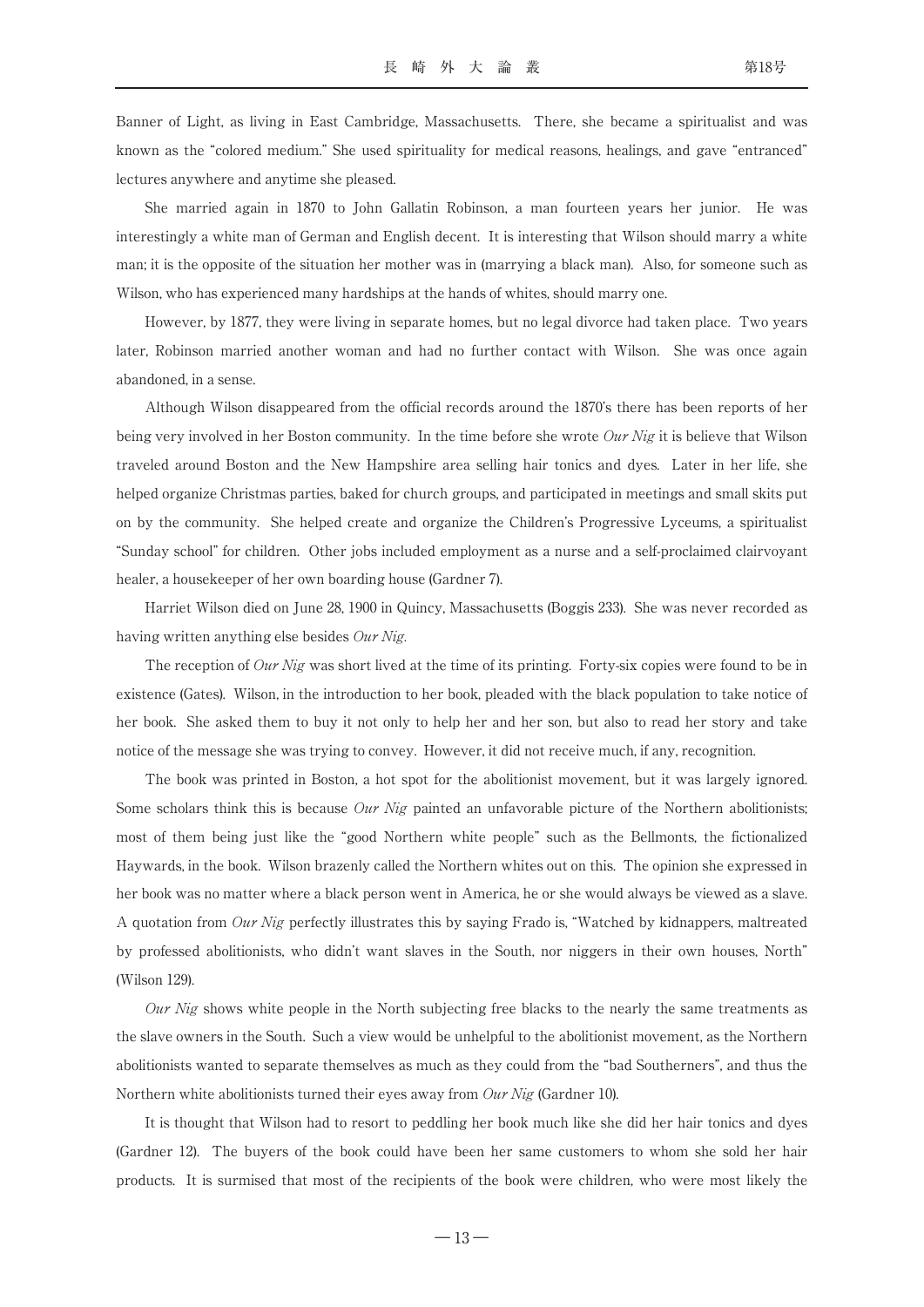children of people Wilson had business dealings with. Most of them either didn't read the book until they were older, or passed it on to people who were older than themselves. Only three known adults received the book (Gardner 12). Some scholars have thought that Wilson geared the sales of her book towards children, perhaps hoping that they would identify with it and grow up with the book in their mind (Gardner 15).

Another point to notice is that most of Wilson's readers were white. As stated above, she could have sold copies of her book to people she sold her hair products to, it so happened that her customers were white. The book was hardly circulated among the black people in her community.

Some of the people who bought it were friends of Wilson or those who were sympathetic to her plight. The letters that appear in the appendix of *Our Nig* are long winding histories of Wilson's life and the things she went through. These letters raise Wilson up on a platform and praise her character and her love for her son. They plead with readers to buy her book; though they ask not because they felt the book had an important message the entire nation needed to read, but for charity. One such letter, written by a good friend of Wilson named "Margaretta Thorn" states: "I hope those who call themselves friends of our darkskinned brethren, will lend a helping hand, and assist our sister…in buying a book; the expense is trifling and the reward of doing good is great" (Wilson 140).

All of the letter writers state that they are friends of Wilson (referring to her through a nickname, ʻAlfrado'). They all say that although their color of skin differs, they are proud to be friends with Wilson. It is strange that the writers of these letters consider themselves friends of Wilson and black people alike, but they have nothing to say on the message of  $Our Nig$ ; and although Wilson initially wrote the book to support herself and her son, she must have wanted to communicate something to the public, or she wouldn't have used such strong images in the book.

Our Nig practically disappeared from the public eye soon after it was printed. It went unnoticed until the early 1980's. It was re-discovered and published by Henry Louis Gates Jr., The W.E.B. DuBois professor at Harvard University. Gates is quoted as saying: "Wilson's novel showed us that slavery and racism existed in New England, just a short journey from Boston and Concord, those hotbeds of Abolition and freethinking that have long been considered the foundation of the American literary tradition" (Gates xi).

One of the things that are most apparent in *Our Nig* is the hypocrisy of the "free North". Since *Our Nig* is considered an autobiographical novel, it is the only source for information on Wilson's childhood. From this can be seen the ways she expresses her anger and disappointment with society. Although the character Frado is born a free person, she is basically a slave in the Bellmont house.

Mag, Frado's mother is ostracized from the community because of her marriage to Frado's father, Jim, a free and prosperous black man. He is elated that he has married a white woman. He describes his situation as obtaining a treasure: "She'd be as much a prize to me as she'd fall short of coming up to the mark with white folks" (Wilson 11), and again in the next chapter: "Jim, proud of his treasure, a white wife,-tried hard to fulfill his promises" (Wilson 14).

It is ironic that Mag marries him for his money, but exiles herself from the community in the process. Wilson could be illustrating that people may have free will, but if it does not go along with the mandates of society, that is to stay within one's financial and racial circle, then that person will be "appropriately"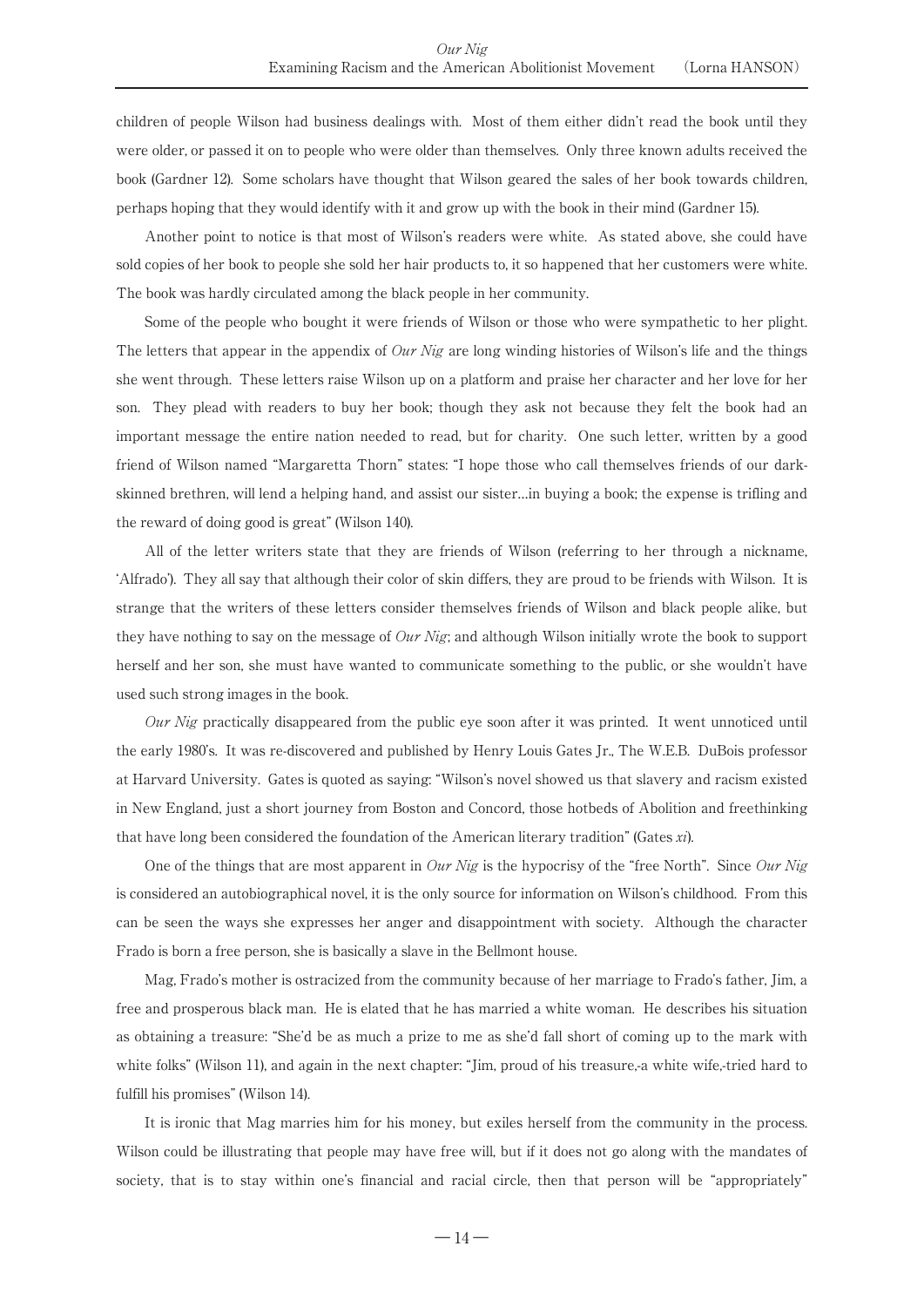punished like Frado's mother. She says: "Upon the impropriety of such unions … She has sundered another bond which held her to her fellows. She has descended another step down the ladder of infamy" (Wilson 13).

Jim dies soon after and leaves Mag to herself and her children. Mag, feeling the hatred of the town drops Frado at the Bellmont farm and abandons her there. Frado goes from the hands of a white woman lamenting her situation and her choices, into the household of racist abolitionists.

Mrs. Bellmont is a woman who clearly believes in slavery and blacks living below the whites, despite her family living in a community full of self-claimed abolitionists. While in the Bellmont household, Frado is beaten regularly, given the family's scraps for her meals, and put to work doing all the household chores and any work outside that Mrs. Bellmont determined she should do.

Since it is shown that Mrs. Bellmont has a strong say over what goes on in the household, and she seemingly has complete control over Frado's life, one would think that Mrs. Bellmont ruled the home. However, this false strength that Wilson gives the Bellmont women is deceiving. It is Mr. Bellmont who has the final say in everything. It is he who says that Frado must go to school, and he who orders his wife, despite her tears, not to beat Frado. However, since he is absent from the house on many occasions, these orders have almost no merit to them. Mrs. Bellmont may obey him when he is in the house; though once he is gone, she takes over and does what she likes. So although Mr. Bellmont can be seen as an ally to Frado, he is not. If he is not present to see his family's behavior, then it doesn't exist to him. In the end, he assists Frado no more than Mrs. Bellmont.

The positions that Wilson puts men and woman in are curious. The women of the house are very strong spirited. John Bellmont, or Jack, the younger son said: "How am I to help it? Women rule the earth, and all in it" (Wilson 44). At first glance, men in the book are very passive; they sit back and let women run things. However, as stated above in relation to Mr. Bellmont, the men do get the final say in everything. This odd imbalance of power between men and women shows imbalance in the household and in society. Frado finds herself at the mercy of the Bellmont men and women, and is often torn between the demands of the family members. James tells her to be a good girl; though Frado insists that she will be beaten no matter what she does (Wilson 50-51).

Ironically enough, it is mostly white men who are the kindest to Frado. Kind white females are hard to come by in the book. The only exceptions are the old Aunt Abbey, who shielded Frado from Mrs. Bellmont when she could, and Mrs. Moore, who takes in Frado after she ends her time with the Bellmonts. Wilson is, for the most part, harsh on women throughout the book. Mrs. Bellmont is first described as "Self-willed, haughty, undisciplined, arbitrary and severe" (Wilson 25), while the younger daughter, Mary is said to speak "In a tone which indicated self-importance of the speaker. She was indeed the idol of her mother, and more nearly resembled her in disposition" (Wilson 25). Wilson writes more in favor of men, describing them as kind and humane. They are men who "Would not grudge hospitality to the poorest wanderer, nor fail to sympathize with any sufferer" (Wilson 24). In writing this, Wilson is, in a way, promoting an odd view of feminism. She puts women in places of power, while the men act passively to them. This would seem as though Our Nig is a novel that is favorable towards women, but it must be kept in mind that the book is Wilson's opinions and account of her life. She is saying that a world ruled by women is essentially the same as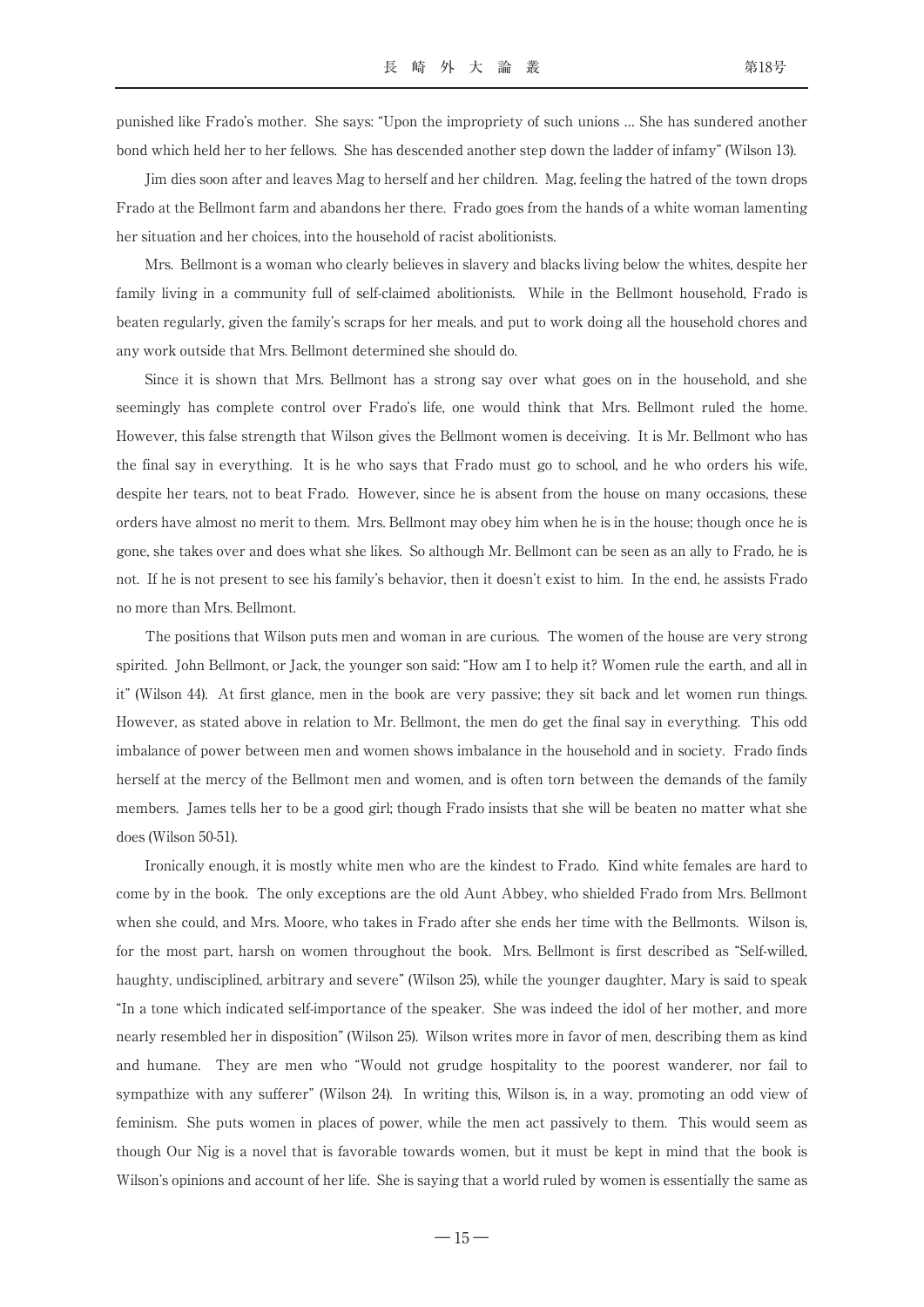a world ruled by men (Gates). Only the gender has been reversed. Wilson shows us, rather than tells, which is something very rare for her time (Gates).

The favorable opinions that Wilson bestows upon men in  $Our Nig$  almost always refer to white men. Although the character of Jim can be seen as an exception to this, but it must be kept in mind that Jim was the ultimate reason for the downfall of Mag. Yes, she was already poor and malnourished when she married him, but it was, in fact, their marriage which exiled her from the white community. All other black men in the book, Seth and Samuel, for example are men that contribute to the worsening of Frado's life. Seth convinces Mag to abandon Frado to the Bellmonts, while Samuel marries her, impregnates her, and takes long leaves of absences. He eventually dies, leaving Frado and her child with no money or means for survival. Furthermore, Jim expresses his marriage to Mag as his treasure, which would make one question his motives. Whether he truly loves Mag, or wants her as something to flaunt to the blacks in his community.

It is the white men like Jack, James, and even Mr. Bellmont who are kind to Frado. When they were children, Jack and Frado sometimes played together, and he shielded her from Mary, the youngest daughter. Frado takes refuge in James's room when he is ill and listens to him read from different books and the Bible. This difference in color is something that the reader of  $Our Nig$  comes across again and again.

The use of color as a way of describing people and situations is also prominent in Our Nig; more specifically the colors black and white. When Jim is trying to convince Mag to marry him, he uses both colors to differentiate between bad and good. "I's black outside … but I's got a white heart inside. Which you rather have, a black heart in a white skin, or a white heart in a black one?" (Wilson 12). In this passage Wilson is equating black with bad and white with good. Conversely, a later description of Mrs. Bellmont shows the opposite person to Jim's white inside and black outside. "A few sparks from the mother's black eyes were the only reply" (Wilson 68). Mrs. Bellmont here is shown to have a black, evil inside which is masked by her white outside. If this quotation is put juxtapose to Jim's statement, it can be deducted that white is meant to be pure and good. Jim asks Mag which combination she would rather have, obviously assuming that a white heart is better than a black one. A black hearted person is evil. This view of Mrs. Bellmont is later reinforced when Mag refers to the woman as a "she-devil" (Wilson 17). Wilson goes even further to suppose that a mix of the two colors is worse.

When Seth, Jim's friend, and Mag are contemplating where to leave Frado, they argue as to the character of the Bellmonts: "ʻBellmonts!' shouted Mag. ʻHis wife is a right she-devil!'" (Wilson 17). Seth replies with a scathing comment: "ʻHadn't they better be all together?' interrupted Seth, reminding her of a like epithet used in reference to her little ones" (Wilson 17-18). Interestingly, Mag makes no attempt to defend Frado. Instead, she moves on in the conversation, completely ignoring Seth likening her child to a devil. Through her silence, Mag agrees with Seth in his appraisal of Frado.

The idea of black being bad comes up again when Frado is being educated on the Bible. In a conversation on God with James, the elder Bellmont son, Frado says: "I don't like him…Because he made her white and me black. Why didn't he make us *both* white?" (Wilson 51). Wilson writes this childish view of religion to ultimately highlight the hypocrisy in the way Christianity in interpreted by whites; showing that white is good and black is bad. It is once again mentioned in the descriptions of Frado's up-bringing.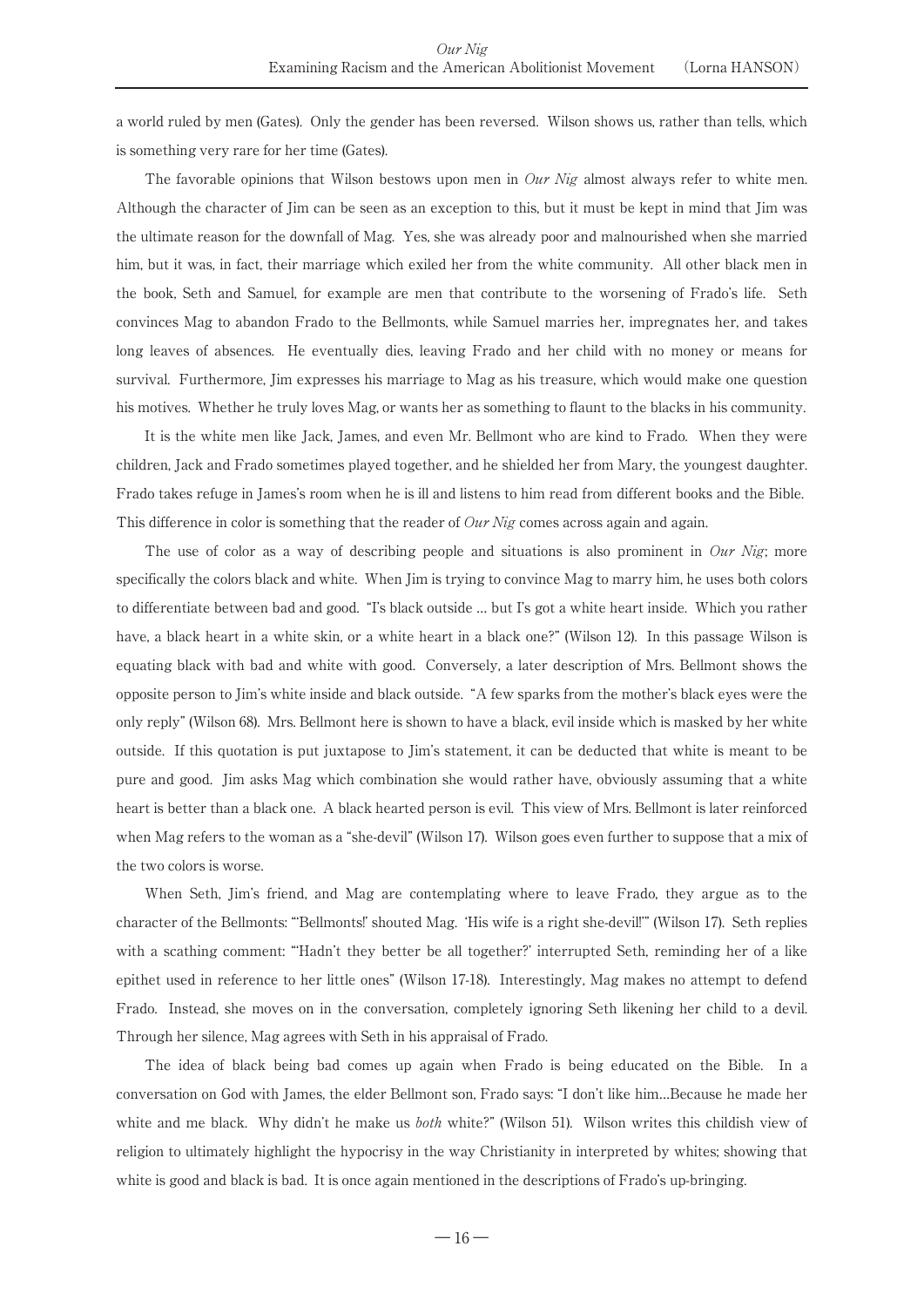During the summers, Frado is given a bonnet to shield her from the sun; this causes her skin to lighten a bit. It is noted that the lack of sun on her skin likens its tone to Mary's skin. Mrs. Bellmont's reaction to this once again showcases the values of white and black: "Mrs. Bellmont was determined the sun should have full power to darken the shade which nature had first bestowed upon her as best befitting" (Wilson 39). Mrs. Bellmont seeks to darken Frado's skin and make her more like a black person. As long as Frado's skin is dark, then the difference between her and white people will be noticeable.

The term nigger is used liberally by the Bellmont women and they always use the word to refer to Frado, never calling her by her first name. Eventually *nigger* is shortened to *nig*, and the name sticks. Even Jack calls her by this name, which is the only incident in the book of a specific white man saying or doing something unkind to her. One thing that is initially taken for granted, but a point that is very important, is that Wilson was a literate, educated black woman. She shows her education not only through the words she uses in the book, but also in the quotations that precede every chapter. She quotes well known authors and scholars such as Percy Bysshe Shelly and Eliza Cook (Wilson 14, 24). She even has knowledge of the historical figure King Solomon. In Our Nig, Frado only receives a small amount of education when she was a child and little after that, but Wilson must have had an extensive amount of education, or read an extensive amount.

Considering the time in which she wrote  $Our\,Nig$ , it is a fascinating fact. The lives of free blacks at that time were hard to say the least. Many of them resorted to working in the service industries including jobs such as tailors, seamstresses, and shoe-shiners. For Harriet Wilson, a black woman, it is a feat that she was able to accomplish the completion, and minor sales even, of a book.

The discovery of Our Nig redefined literary history. Before Wilson's book was unearthed, the latest record of a novel by a black African-American woman was in 1892; Iola LeRoy by Francis Ellen Walker Harper. Harper was a very prolific and well-known author during her time (Gates). Discovering Our Nig pushes back the records of black women writers by thirty years and re-defines the history of the novel (Gates). At the time Our Nig was printed, the novel was coming into its own and being accepted in the professional literary circles; it was no longer simple entertainment for the low and middle-class masses. Although largely unrecognized during her time, the significance of printing date of  $Our Nig$  is significant to the literary annals today.

That aside, the next point brings attention to the most significant statement that  $Our Nig$  makes. The book unmasks a part of American history which most people never learn about. New England, during the mid-nineteenth century, was a place that many today perceive as where the abolitionist movement began. How interesting it is then, that Harriet Wilson printed  $\partial u\dot{r}$  Nig, which clearly defamed these claims. As stated above, the reception of Our Nig was not great at all. Slavery, as in the sense of having a white master and Africans sold like cattle, did not officially exist in New England. This could be the cause of white indifference to the black population of New England, more specifically New Hampshire and Boston (Cunningham 97).

For Wilson to share her story through Frado, she is essentially saying that the white abolitionists in the North, preaching about a world without slavery, still have blacks doing work for them and treating them as if they were slaves. In fact, Frado's life in the Bellmont house is no different than the life of a slave in the South.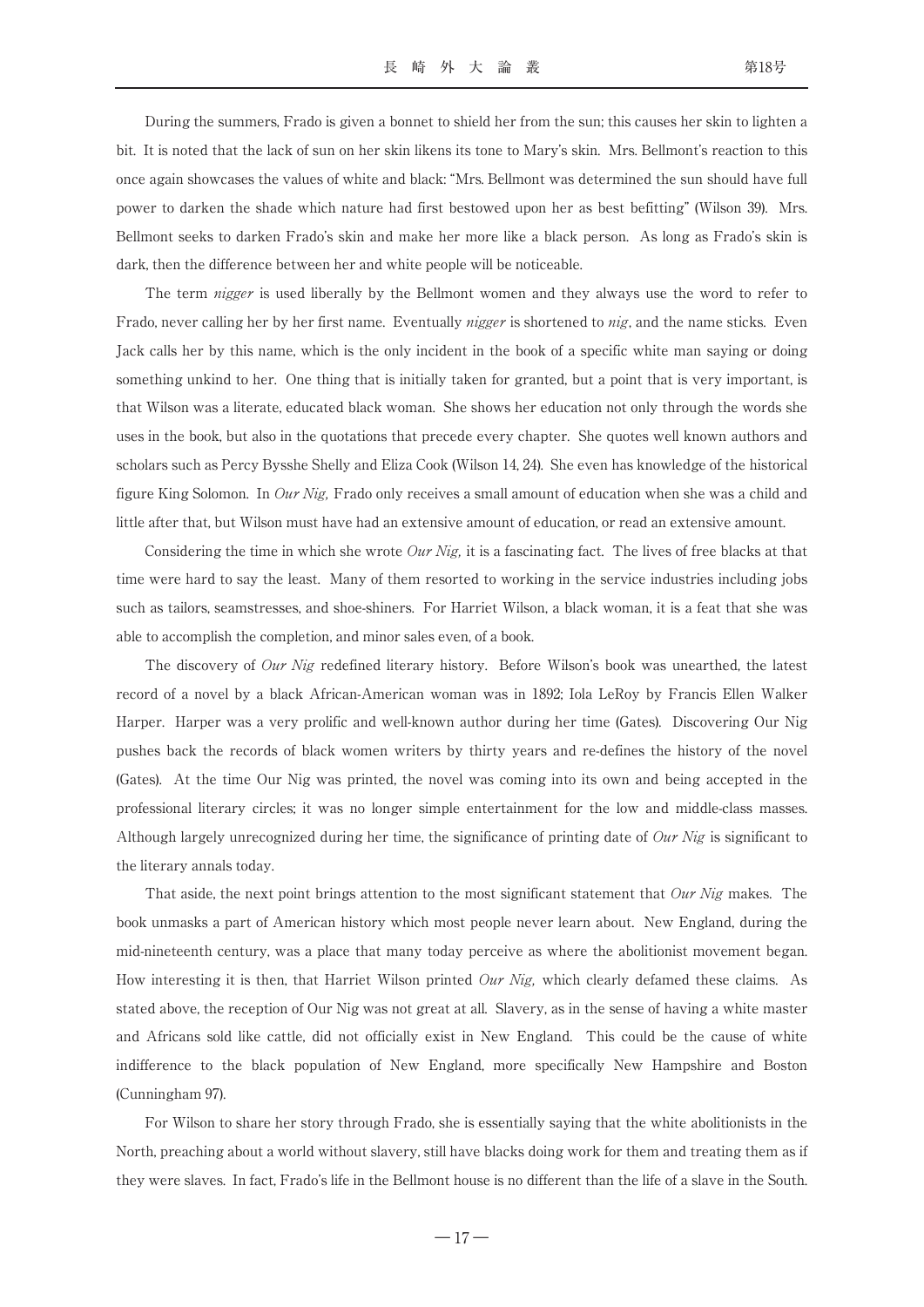She is maltreated everyday. Since it is widely acknowledged that Our Nig is a fictionalized account of Wilson's early and middle years, one can believe that the same or similar experiences happened to her. A letter from one of her friends, Margaretta Thorn, says: "She was indeed a slave, in every sense of the word" (Wilson 139). If the experiences detailed in *Our Nig* are taken to be fact, then the printing of the book would be quite detrimental to the abolitionist movement.

The title, *Our Nig*, could even be seen as a deterring factor to the books failing popularity. The title is ironic in a way, perhaps even sarcastic. It is once again criticizing the white abolitionists. The mere word nig would offend people, more black than white. This can also be a reason why her book did not do very well among the black audience of New England. Titling the book *Our Nig* is a slap in the face to both blacks and whites. She is calling out the blacks for letting themselves be used as such, and the whites for pretending to be all good. The Northern whites, in Wilson's eyes, are no different from the Southern whites. They would all have her as a slave. One writer even changed the title to  $Our Mag$  perhaps for the original 'offensive' wording. This change led to rumors that the book was a hoax, written by a white woman (Wilson v).

Wilson is setting herself apart from the pack by writing this book. She, unlike her first husband, Thomas, did not fall in line with the abolitionists. There were blacks like Thomas who made a lucrative living from the abolitionist movement. Although many of the blacks that lectured along with the white abolitionists were, in fact, former slaves, there were also blacks that made up stories of their lives as slaves. They never actually had such experiences. Wilson echoes her late husband's lies and in  $Our Nig$  in reference to Frado's husband, Samuel: "The disclosure that he had never seen the South, and that his illiterate harangues were humbugs for hungry abolitionists" (Wilson 128).

Wilson is years before her time as she sets herself apart from the masses yet again in her portrayal of the "tragic mulatto" (Pilgrim). The tragic mulatto is a literary character, in most cases a woman, who is half white and half black. She is most often the product of a Southern plantation owner and his black slave. The tragic mulatto lives her life thinking she is white, then discovers her "blackness", and eventually is abandoned by her peers, dies a tragic death, and is soon forgotten by everyone who knew her (Pilgrim). The character of Frado in Our Nig is far different than this. Although she fits the description for the heroine of a sentimental novel, she in no way fits into the mold of the tragic mulatto.

Frado is a bright, strong headed child, so much so that Seth believes that she can withstand the Bellmonts: "She's a hard one…I'd risk her with the Bellmont's" (Wilson 19). Frado is also witty with a sharp tongue. She makes friends easily with the people who are willing. Frado is very aware of her situation and those who would keep her there. Other characteristics of the tragic mulatto include the character being sexually promiscuous, and if a woman, having children out of wedlock (Pilgrim). Frado does not traipse the country finding different partners to be with, nor does she have children out of wedlock. The tragic mulatto often despises both blacks and whites. Blacks, because she is ashamed of them and does not want to be associated with them; whites because she despises they way they treat blacks, but she also is desperate to be accepted by them (Pilgrim). The only instance of this in  $Our Nig$  is when Frado and Aunt Abbey are having conversations about God and the Bible. In this way, Wilson is breaking the mold of the tragic mulatto. Although Frado expresses her disappointment with God for making her black, she lives on, past the end of